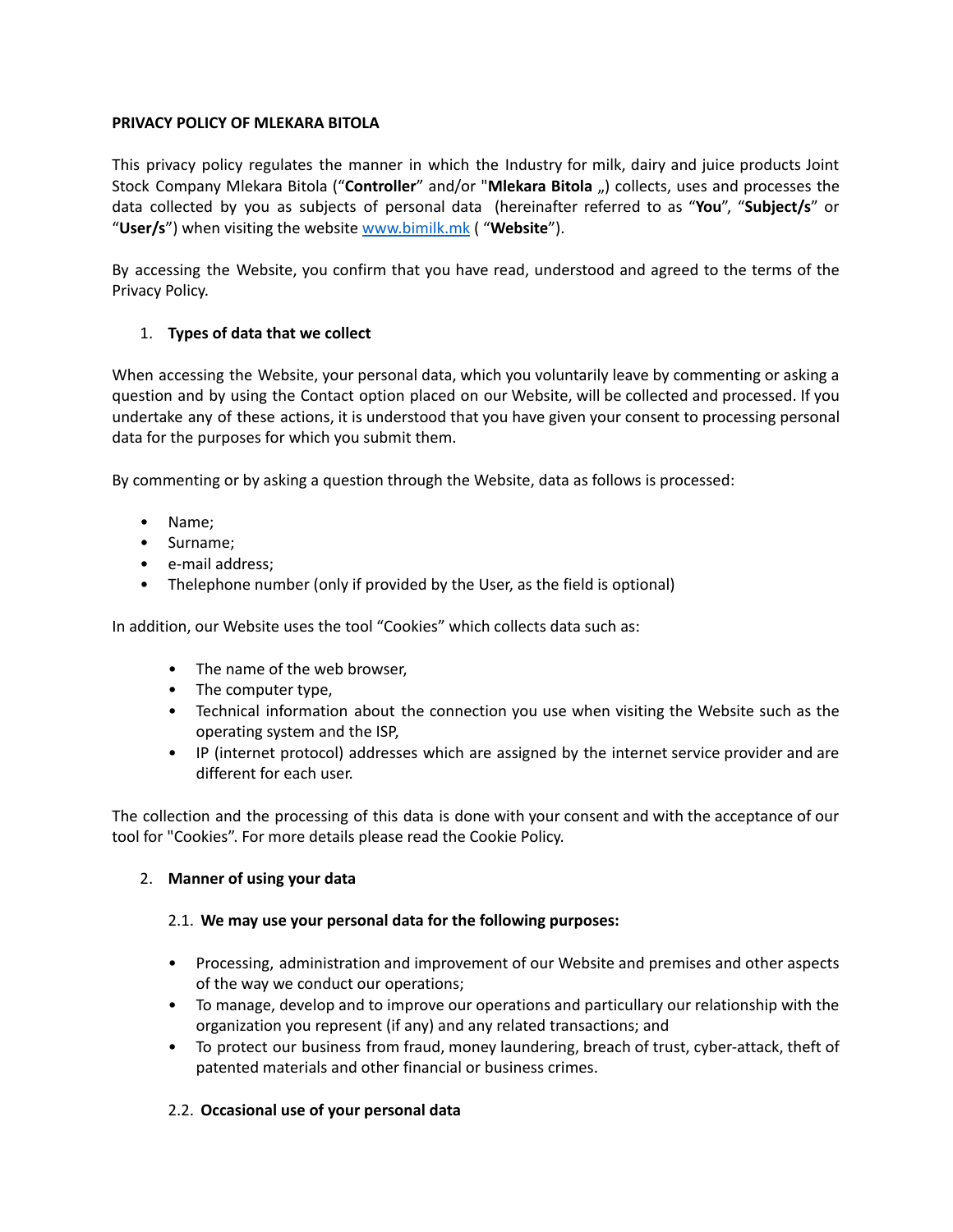We will process your data only to the necessary extent in order for us to be able to meet the objectives referred to above, and only where we assess that our processing will not harm you or your privacy in a way that exceeds our legitimate interest in the implementation of those goals.

### 3. **Manner of processing your personal data and deadlines for storing your data**

Your data will not be processed for any purpose other than the purpose for which it was collected. The collected personal data is processed mechanically and/or electronically, solely by persons employed/hired by the Controller who have access to them and who are authorized to perform analysis, by respecting the principles of processing of personal data in accordance with the Law on Personal Data Protection.

The controller executes the processing of your personal data in accordance with the regulations for personal data protection in the Republic of North Macedonia, by undertaking all the foreseen technical and organizational measures for ensuring the confidentiality and the protection during the processing of personal data at its disposal.

Additionally, the Controller applies security measures when collecting, storing and processing information for protection against unauthorized access, alteration, disclosure or destruction of your personal data and non-personal data stored on your site as well.

Your personal data can be only submitted before the competent authorities, in accordance with a legally prescribed procedure.

If you decide to withdraw your consent for processing of your personal data, your personal data will be deleted, except for the personal data for which the Controller is legally oblidged to keep within a legally determined period of time in accordance with the Law on Archive Material or other applicable law.

When making a comment or when asking a question through the Website, the Controller processes the personal data until the consent is withdrawn, ie until the moment when you decide to delete your comment or question or you ask us to do it for you.

The personal data within the accounting documents, including contracts, communication and business correspondence, will be kept by the Controller no more than the deadline set for keeping them, in accordance with the applicable laws.

#### 4. **Given for use and transfer of your personal data**

The controller does not transfer the personal data to any of the member state of the European Union or of the European Economic Area, nor any international organization.

We can make your personal data available for use only if we have obtained your consent for it or if we have received a request by a competent authority with public authorizations.

#### 5. **Storing and destroying your data**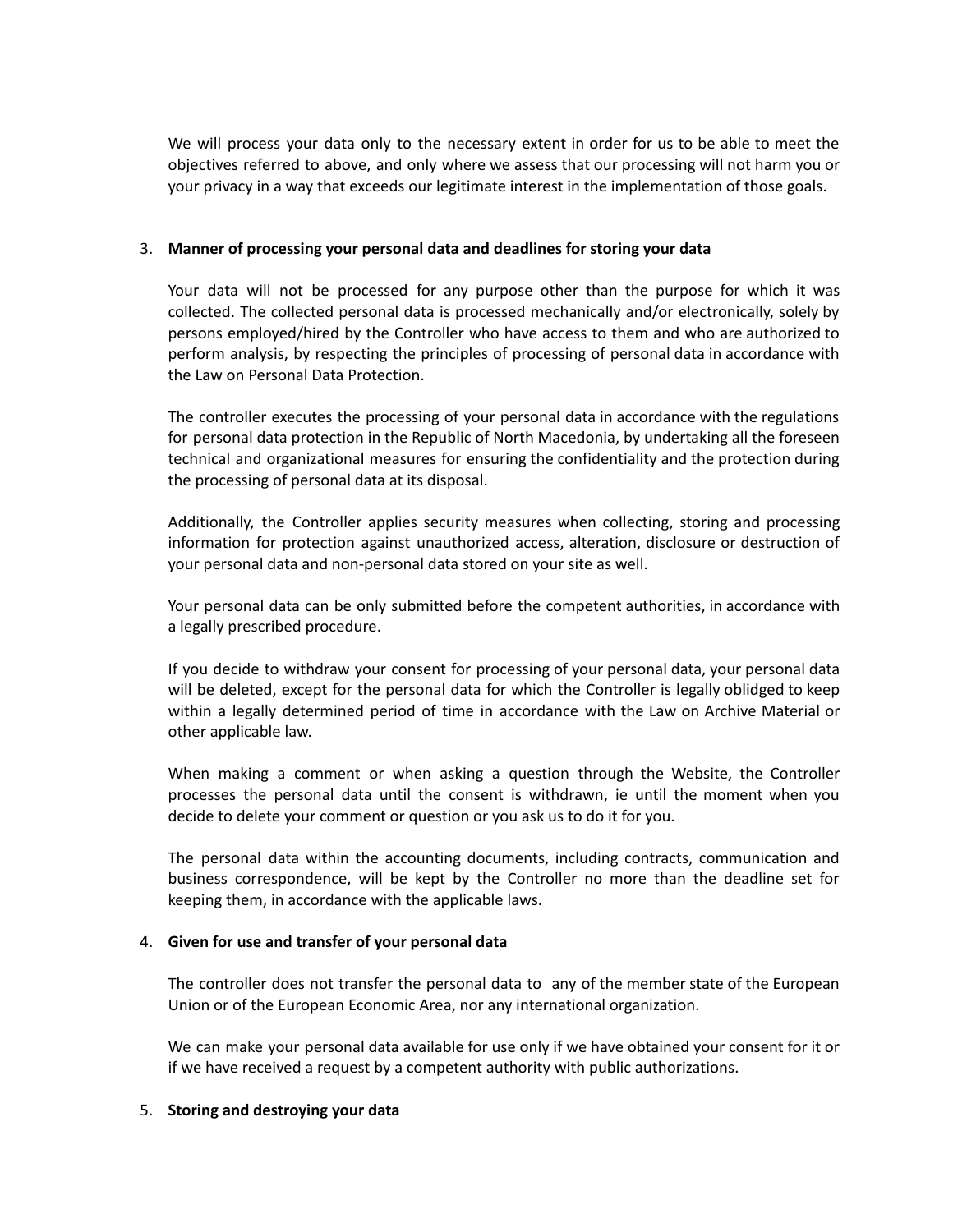We keep your personal data accurate and up to date and when we no longer need it, the data we have about you is destroyed.

Your personal data, depending on its nature and purpose of processing, is stored in accordance with the Privacy Policy. If you want to know more about this, contact us for more information.

Please note that we may retain some information about you, even after we find out that you have left the organization you represent, so that we can keep a continuous touch with you, if and when we contact you again, as a representative of another organization.

### 6. **Your rights**

In accordance with the Law on Personal Data Protection, as subjects whose personal data we process, you are entitled to the following rights:

- To be informed by Mlekara Bitola about the manner of processing your personal data and whether they are used in accordance with the purpose for which they were given;
- To submit a request before Mlekara Bitola to delete your personal data, whereby Mlekara Bitola is obliged to delete your personal data within 30 days from the day of submitting the request, under conditions provided by the Law on Personal Data Protection;
- To request from Mlekara Bitola to transfer your personal data to another controller;
- To request from Mlekara Bitola restriction of the processing of your personal data;
- To submit a request before Mlekara Bitola with which you will withdraw the consent given for the purposes of processing your personal data;
- To file a complaint before Mlekara Bitola regarding the manner of processing your personal data, including a complaint against an automatic processing (and profiling).

If you would like to exercise any of the rights mentioned above, please contact us (see section below "**Contact**").

You can also file a complaint regarding our processing of your personal data before the Directorate for Personal Data Protection (more information about this you can obtain at the following link: [info@privacy.mk](mailto:info@privacy.mk).

## 7. **Privacy of personal data of subjects under the age of 14**

The processing of personal data of children is legal if the child is at least 14 years old. Mlekara Bitola knowingly does not collect personal identification information from the subjects of personal data that are under the age of 14, without the consent of the legal guardian of the child, ie without the processing being allowed by the legal guardian of the child. If you are a parent or guardian and are aware that your children under the age of 14 have provided us with personal information, please contact us (see below in the section "**Contact**").

If Mlekara Bitola has collected personal data of children under the age of 14 without the processing being permitted by the legal guardian of the child, ie without a given consent, Mlekara Bitola will undertake steps to remove that information from our servers.